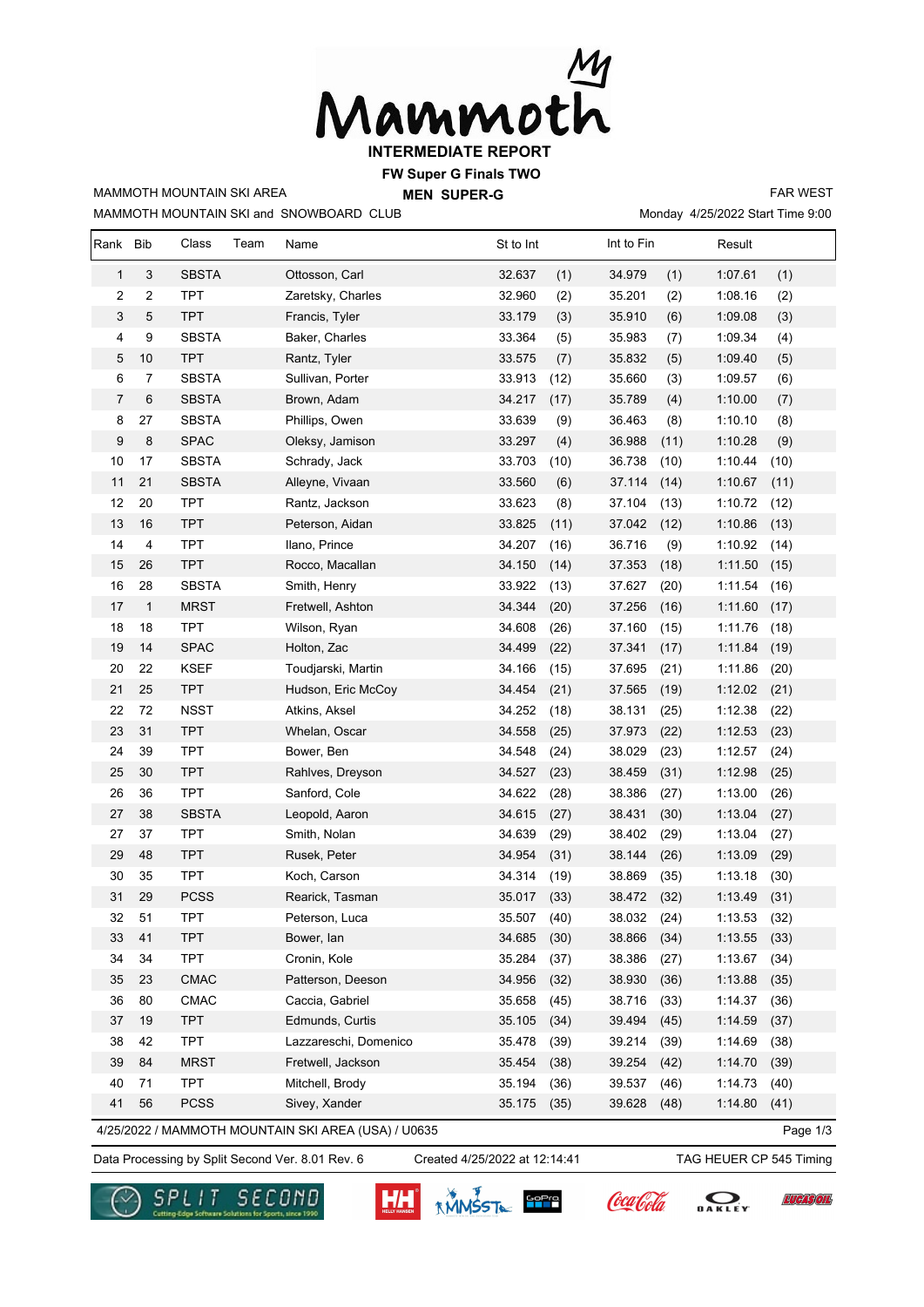## **INTERMEDIATE REPORT**

**FW Super G Finals TWO MEN SUPER-G** 

MAMMOTH MOUNTAIN SKI and SNOWBOARD CLUB

MAMMOTH MOUNTAIN SKI AREA

FAR WEST

Monday 4/25/2022 Start Time 9:00

| Rank Bib |     | Class<br>Team | Name                | St to Int      | Int to Fin     | Result          |
|----------|-----|---------------|---------------------|----------------|----------------|-----------------|
| 41       | 52  | <b>MMST</b>   | Barndt, Tristan     | (42)<br>35.602 | 39.199<br>(38) | (41)<br>1:14.80 |
| 43       | 49  | <b>KSEF</b>   | Vankirk, Kash       | 35.658<br>(45) | 39.183<br>(37) | (43)<br>1:14.84 |
| 44       | 53  | <b>KSEF</b>   | Broman, Sawyer      | 35.600<br>(41) | 39.291<br>(44) | 1:14.89<br>(44) |
| 45       | 57  | <b>TPT</b>    | Morgan, Aiden       | 35.644<br>(44) | 39.273<br>(43) | 1:14.91<br>(45) |
| 46       | 33  | <b>MMST</b>   | Knott, Tanner       | 35.876<br>(49) | 39.229<br>(40) | 1:15.10<br>(46) |
| 47       | 61  | <b>TPT</b>    | Gray, Jack          | 35.913<br>(50) | 39.242<br>(41) | 1:15.15<br>(47) |
| 48       | 73  | <b>TPT</b>    | Cooper, Maxwell     | 35.674<br>(47) | 39.560<br>(47) | 1:15.23<br>(48) |
| 49       | 58  | <b>TPT</b>    | Ragan, Brett        | 35.608<br>(43) | 39.882<br>(52) | (49)<br>1:15.49 |
| 50       | 44  | <b>TPT</b>    | Shklovski, Jacob    | (48)<br>35.709 | 39.828<br>(50) | (50)<br>1:15.53 |
| 51       | 32  | <b>MMST</b>   | McConnell, Jake     | 36.065<br>(53) | 39.709<br>(49) | 1:15.77<br>(51) |
| 52       | 47  | <b>NSST</b>   | Socolean, Adam Jake | 36.011<br>(52) | 39.915<br>(53) | 1:15.92<br>(52) |
| 53       | 46  | <b>MMST</b>   | Ferguson, Charles   | 36.249<br>(55) | 39.855<br>(51) | 1:16.10<br>(53) |
| 54       | 70  | <b>NSST</b>   | Marquart, Adrian    | 35.941<br>(51) | 40.335<br>(56) | 1:16.27<br>(54) |
| 55       | 64  | <b>TPT</b>    | Day, Neils          | 36.299<br>(56) | 40.227<br>(54) | 1:16.52<br>(55) |
| 56       | 65  | <b>ROSE</b>   | Kanegsberg, Torston | 36.362<br>(57) | 40.333<br>(55) | 1:16.69<br>(56) |
| 57       | 67  | <b>TPT</b>    | Ellis, Trevor       | 36.526<br>(61) | 40.364<br>(57) | 1:16.89<br>(57) |
| 58       | 62  | <b>TPT</b>    | Berg, Cameron       | 36.451<br>(58) | 40.454<br>(58) | 1:16.90<br>(58) |
| 59       | 75  | <b>TPT</b>    | Cooper, Myles       | 36.208<br>(54) | 40.816<br>(59) | (59)<br>1:17.02 |
| 60       | 68  | <b>MMST</b>   | Griffith, Fritz     | 36.496<br>(59) | 40.821<br>(60) | (60)<br>1:17.31 |
| 61       | 81  | <b>SBSTA</b>  | Gump, Kyle          | 36.506<br>(60) | 40.916<br>(61) | (61)<br>1:17.42 |
| 62       | 78  | <b>SBSTA</b>  | Jedlic, James       | 36.635<br>(62) | 41.206<br>(67) | 1:17.84<br>(62) |
| 63       | 60  | <b>MMST</b>   | Graham, Alexander   | 36.960<br>(65) | 40.996<br>(62) | 1:17.95<br>(63) |
| 64       | 69  | <b>PCSS</b>   | Sivo, Kye           | 36.820<br>(64) | 41.441<br>(68) | 1:18.26<br>(64) |
| 64       | 54  | <b>TPT</b>    | Hughes, Tanner      | 37.116<br>(67) | 41.144<br>(64) | 1:18.26<br>(64) |
| 66       | 74  | <b>SBSTA</b>  | Ayers, Mason        | 37.202<br>(68) | 41.203<br>(66) | 1:18.40<br>(66) |
| 67       | 82  | <b>SBSTA</b>  | Beevor, Zach        | 36.707<br>(63) | 41.902<br>(73) | (67)<br>1:18.61 |
| 68       | 121 | <b>TPT</b>    | Lu, David           | 37.307<br>(70) | 41.638<br>(69) | 1:18.94<br>(68) |
| 69       | 77  | <b>TPT</b>    | Cortes, Kyle        | 37.861<br>(76) | 41.160<br>(65) | (69)<br>1:19.02 |
| 70       | 79  | <b>TPT</b>    | Ewing, Gray         | 37.062<br>(66) | 42.024<br>(74) | 1:19.08<br>(70) |
| 71       | 115 | <b>CMAC</b>   | Jones, Perry        | 37.299<br>(69) | 41.868<br>(72) | 1:19.16<br>(71) |
| 72       | 83  | ASC           | Harvey, Bryce       | 37.533<br>(71) | 41.694<br>(70) | 1:19.22<br>(72) |
| 73       | 92  | <b>MMST</b>   | Dalrymple, Logan    | 37.537<br>(72) | 41.815<br>(71) | 1:19.35<br>(73) |
| 74       | 87  | KSEF          | Ottoni, Lucas       | 38.252<br>(79) | 41.132<br>(63) | 1:19.38<br>(74) |
| 75       | 66  | <b>KSEF</b>   | Tucker, Jack        | 37.757<br>(73) | 42.220<br>(75) | 1:19.97<br>(75) |
| 76       | 55  | ROSE          | Brown, Jacob        | 37.765<br>(74) | 43.067<br>(84) | 1:20.83<br>(76) |
| 77       | 96  | <b>MMST</b>   | Zhang, Bryant       | 38.004<br>(77) | 42.853<br>(77) | 1:20.85<br>(77) |
| 78       | 109 | <b>TPT</b>    | Anderson, Haaken    | 37.812<br>(75) | 43.179<br>(85) | 1:20.99<br>(78) |
| 79       | 93  | KSEF          | Fish, Max           | 38.053<br>(78) | 42.967<br>(79) | 1:21.02<br>(79) |
| 80       | 99  | <b>TPT</b>    | Hevin, Loenn        | 39.098<br>(88) | 42.228<br>(76) | (80)<br>1:21.32 |
| 81       | 98  | <b>SBSTA</b>  | Stever, Sawyer      | 38.314<br>(81) | 43.020<br>(81) | 1:21.33<br>(81) |
| 82       | 104 | <b>SBSTA</b>  | Pfeister, Jameson   | 38.401<br>(82) | 43.048<br>(82) | (82)<br>1:21.45 |
| 83       | 97  | <b>SBSTA</b>  | Kamp, Carl-Henry    | 38.574<br>(83) | 42.891<br>(78) | 1:21.46<br>(83) |
| 84       | 102 | <b>SBSTA</b>  | Fossum, Jackson     | 38.824<br>(85) | 42.968<br>(80) | 1:21.79<br>(84) |
| 85       | 90  | <b>TPT</b>    | Hunt, Tyler         | 38.301<br>(80) | 43.580<br>(86) | (85)<br>1:21.88 |
| 86       | 88  | <b>TPT</b>    | Blair, Charles      | 39.443<br>(89) | 43.053<br>(83) | 1:22.49<br>(86) |

4/25/2022 / MAMMOTH MOUNTAIN SKI AREA (USA) / U0635

Page 2/3

**LUCAS OIL** 

Data Processing by Split Second Ver. 8.01 Rev. 6 Created 4/25/2022 at 12:14:41 TAG HEUER CP 545 Timing

Created 4/25/2022 at 12:14:41



SECOND <u>G/H</u>